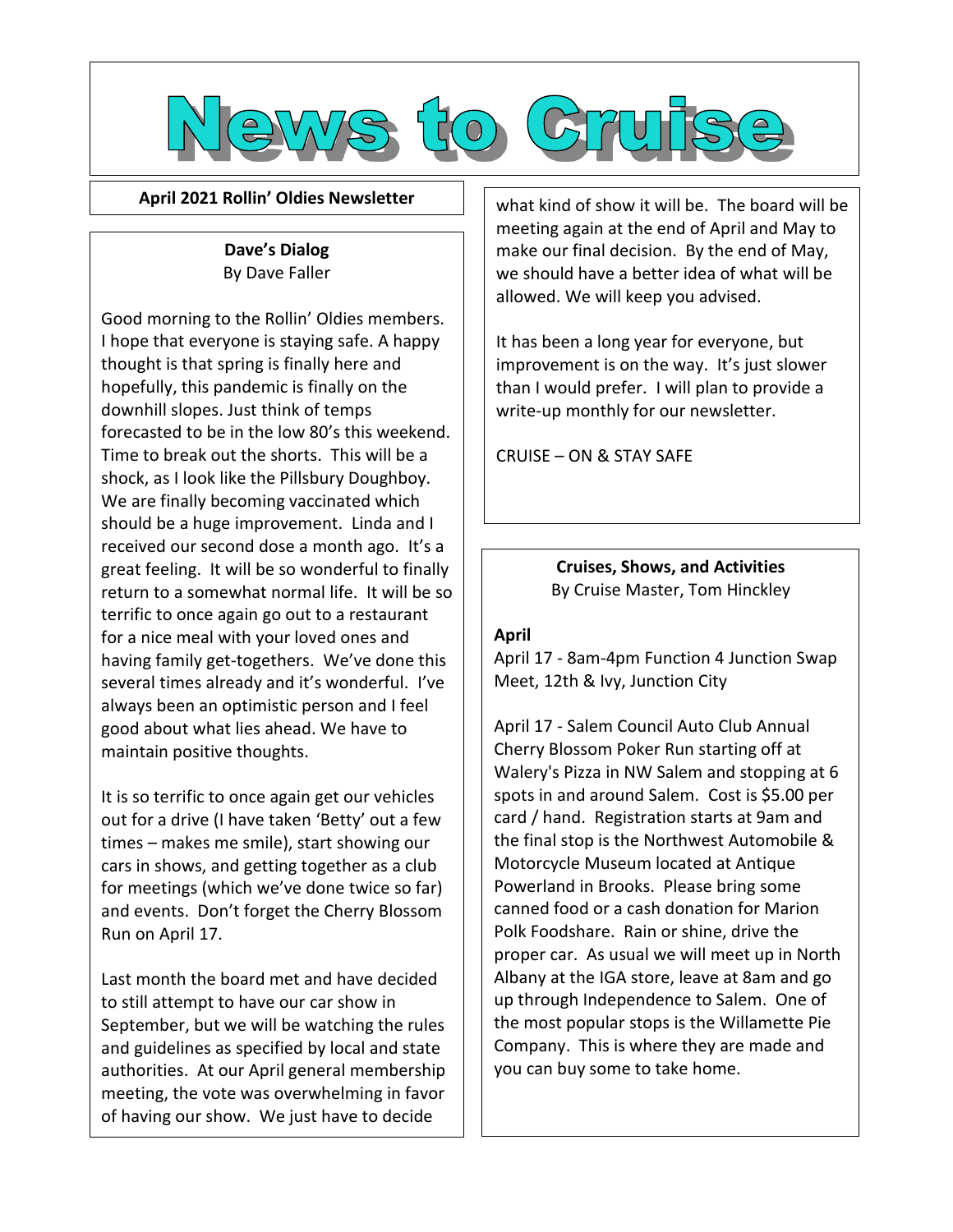### **May**

May 01 - 8am-3pm, Annual High Rollin' Hot Rods at the Beach. Quinault Beach Resort and Casino, 78 St., Rt. 115, Ocean Shores, WA. 4 hour drive / 245 miles.

May 4 – Rollin' Oldies General Meeting. Dinner at 6pm, meeting at 7pm. American Legion, Albany.

May 8 - 9am-2pm, Cascade High School Car Show, 10226 Marion Rd, Turner, OR. \$10.00 before April 10<sup>th</sup> or \$20.00 at the show.

May 15 - 8am-3pm, Columbia Gorge Car Club Swap Meet, 2006 West 7th St, The Dalles

May 22 & 23 – Salem Roadster Show / Unique Street & Car Culture Show. Both shows for one price \$15.00. 9am-6pm Sat, 9am-5pm Sun.

**June**

June 4&5 - Function 4 Junction, Junction City, OR

June 5 - 7am-5pm, Swap Meet, 100 Veterans Way, Chehalis

June 24-27 - Kruise of Klamath Falls

June 26 - Sweet Home Sweet Ride Car Show

Check info on NWCAM website.

#### **Socks**

The Rollin' Oldies and the Street Masters are collecting NEW socks, gloves and knit caps for adults and kids again at every meeting this year.

# **ROLLIN' OLDIES GENERAL MEETING APRIL 5, 2021**

The meeting was called to order by President Dave Faller. The Pledge Allegiance was recited and the birthdays and anniversaries were celebrated with song.

Dave brought up the subject that the positions of new officers were never voted in since the meeting was canceled in December. The four new Board members were voted in. They are Vice President Dan Miner, Treasurer Linda Meredith, Cruise Master Tom Hinckley, and Newsletter Editor Lou Dupuis.

A new member was introduced. He is David and Grace Hinton. Our guest were Blaine Blood and Marland Rice. Marland gave us information regarding the car show on August 14th at the American Legion in Albany. You can call 541 974-5607 or Email: [Post10carshow@peak.org](mailto:Post10carshow@peak.org) for information.

The minutes from our last meeting in November were read. A special thanks was given to Dottie Andersen for her work on the Phone tree.

Our Treasurer gave the balance in our accounts.

Louie White and Loren Stogsdill received Life time membership for being with the club for 25 years.

Carol Hood told us that the Salem Council is working on a web page. Cherry blossom poker run will be April 17th.

All the members stood and introduced themselves and what car and year they own.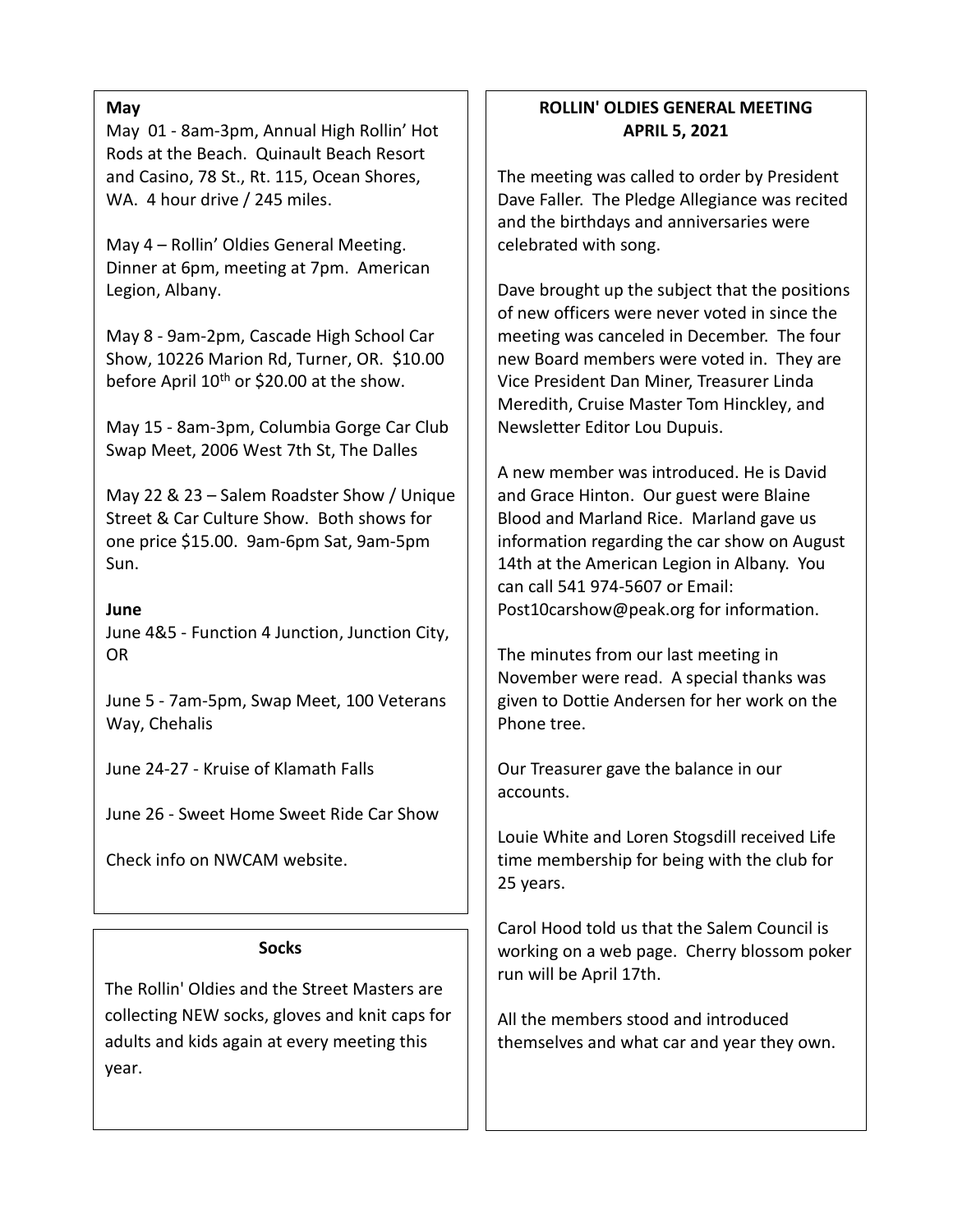The decision of having a car show will be decided in May when we have more information regarding the Pandemic.

Due to our funds the Scholarship this year will be reduced to only one this fall.

The up and coming events at the meeting will be as follows: May Brown Bag; June brown bag; July donation for raffle; September 50/50; October Brown bag.

The Car of the month is Carol Carter. The \$10.00 award for being present at the meeting was not won. Next month it will be for \$20. Jim Stinson won the 50/50.

Meeting was adjourned by President Dave Faller.

Respectfully submitted by Secretary Lorna Sebastion.

# **April Birthdays**

| Gale Stogsdill             | 2  |
|----------------------------|----|
| Lori Halsey                | 8  |
| <b>Bob Weidner</b>         | 11 |
| Dallas Womack              | 13 |
| David Faller               | 24 |
| John Wood                  | 26 |
| Herb Hopper                | 27 |
| Liza Bosworth              | 28 |
| Linda Wood                 | 28 |
| Judy Hopper                | 30 |
|                            |    |
|                            |    |
| <b>April Anniversaries</b> |    |
| Junior and Tammy Barker    | 25 |
| D J and Cynthia Freeman    | 27 |
|                            |    |
|                            |    |

### **May Birthdays**

| Carol Carter         |    |
|----------------------|----|
| <b>Bob Morris</b>    | 8  |
| Ray Oelke            | 12 |
| Dave Claussen        | 12 |
| <b>Bob Whitfield</b> | 13 |
| Kathy Burnett        | 26 |
|                      |    |

#### **May Anniversaries**

| Randy and Kathy Burnett   |    |
|---------------------------|----|
| Ed and Dottie Andersen    | 17 |
| Dave and Valerie Claussen | 31 |